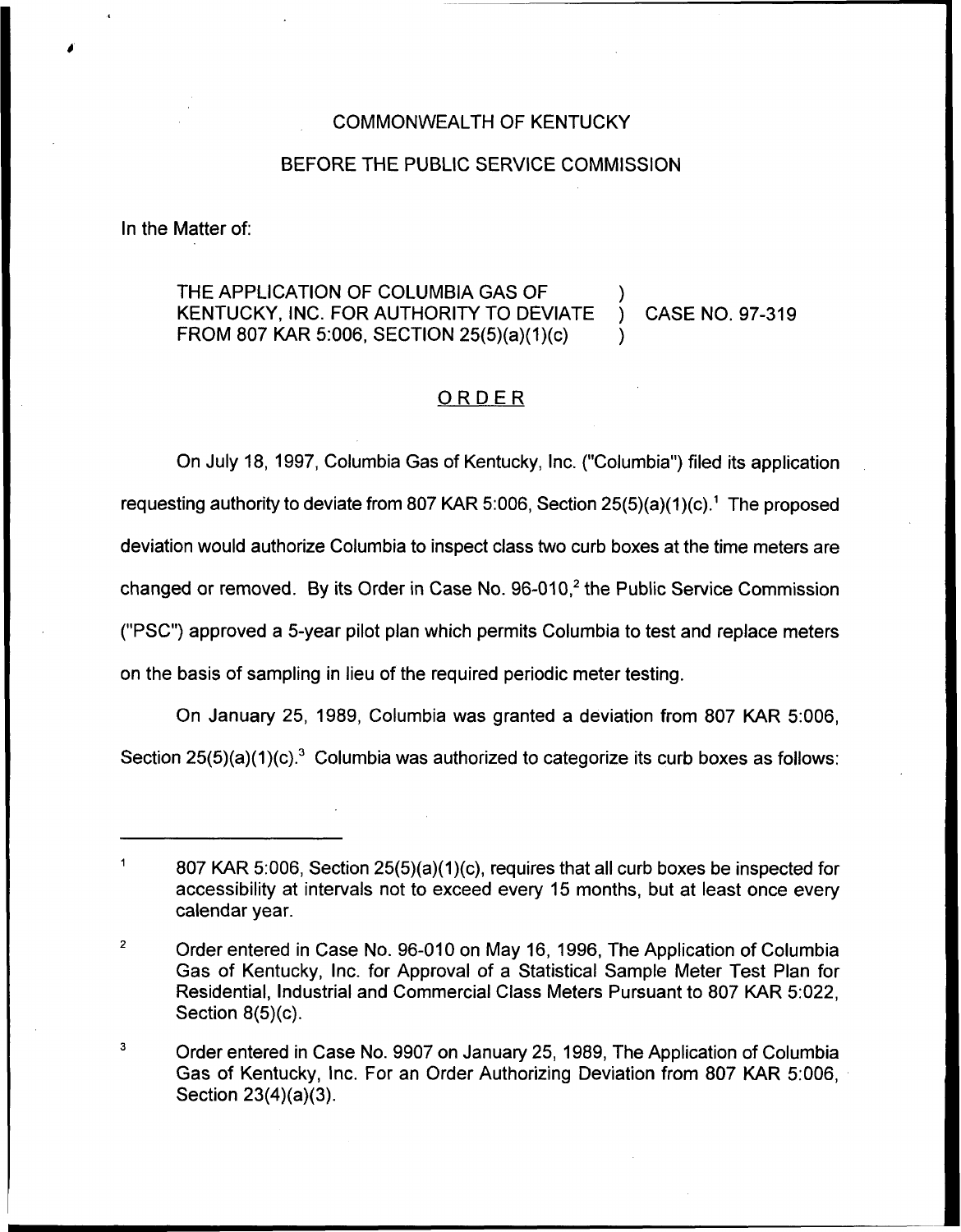$1.$ Class one curb boxes include the following:

a. All curb boxes required to be installed under 807 KAR 5:022, Section  $9(17)(a)(1);$ 

b. All curb boxes connected to service lines with indoor meters; and

c. All curb boxes connected to service lines that serve designated buildings such as schools, buildings of public assembly, and buildings in a business district.

2. Class two curb boxes are those curb boxes that are not class one curb boxes. Columbia was authorized to inspect class one curb boxes pursuant to 80? KAR 5:022, Section 9(17)(a)(1). Class two curb boxes would be inspected for accessibility at 5-year intervals during the service line leakage survey.

The Commission finds that inspection of curb boxes for accessibility is worth the cost. Inspecting curb boxes for accessibility and operability is essential in protecting lives and property, Historically, fires have broken out at locations where utility employees have failed to locate the curb boxes. Curb boxes are essential in isolating buildings in emergency situations. For example, in some gas explosion incidents, buildings have collapsed on the gas meters, making it crucial that curb boxes be accessible and operable.

Columbia contends that 4,200 class two curb boxes are inspected annually through the service orders for removing or changing meters. Columbia maintains that its accessibility inspection program has revealed that only a very small percentage of the curb boxes inspected have been found to be inaccessible or to require any maintenance. In 1996, only 242 curb boxes out of 73,109 were found to be inaccessible or to require maintenance.

 $-2-$